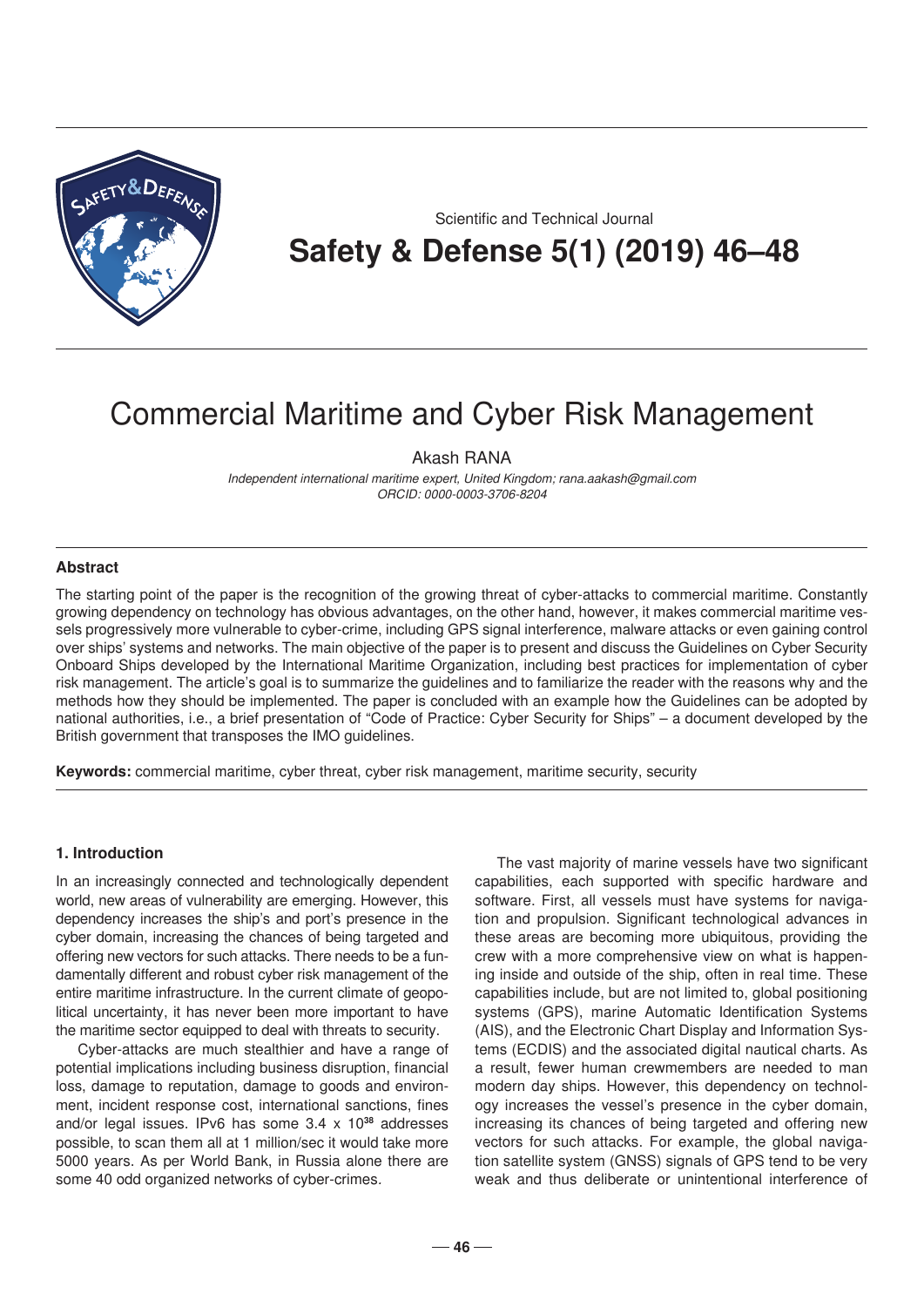the signal can easily deter signal recovery or even overload receiver circuitry. While this may not normally be an issue for a marine vessel on the open sea, if an attacker were to introduce an interference device, disguised and loaded as cargo, this GPS vulnerability may be exploited. Furthermore, it has been speculated that such a device may cost as little as £40 to build and may be easily obtained and utilized by an inexperienced hacker. Researchers at University of Texas at Austin (UT Media, 2013) managed to exploit the lack of authentication of satellite GPS signals, and successfully divert the course of a \$80 million yacht with a GPS spoofing device. As the GPS receivers of the vessel did not authenticate incoming signals, it was possible to slowly overpower the authentic ones, and eventually gain control of the vessel's navigational system without being detected or raising any alarms. Low cost GPS spoofing devices have already emerged, with notable example the GPS emulator by Qihoo 360, presented in Defcon 2015 and estimated at a cost of \$300 (Jones et al., 2016, p. 3). It is a well-known fact that technological advances always precede at an exceptional rate whilst the regulation at best can follow linearly.

# **2. Cyber Threat to Commercial Maritime**

Ships are increasingly using systems that rely on digitization, integration, and automation, which calls for cyber risk management on board. As technology continues to develop, information technology (IT) and operational technology (OT) onboard ships are being networked together – and more frequently connected to the internet. This brings the greater risk of unauthorized access or malicious attacks to ships' systems and networks. Risks may also occur from personnel accessing systems on board, for example by introducing malware via removable media. The safety, environmental and commercial consequences of not being prepared for a cyber incident may be significant. Responding to the increased cyber threat, a group of international shipping organizations, with support from a wide range of stakeholders have developed these guidelines, which are designed to assist companies develop resilient approaches to cyber security onboard ships. Approaches to cyber security will be company- and ship-specific but should be guided by appropriate standards and the requirements of relevant national regulations. The guidelines provide a risk-based approach to identifying and responding to cyber threats. An important aspect is that relevant personnel should have training in identifying the typical modus operandi of cyber-attacks.

IMO – the International Maritime Organization – is the United Nations specialized agency with responsibility for the safety and security of shipping has developed guidelines that provide high-level recommendations on maritime cyber risk management to safeguard shipping from current and emerging cyber threats and vulnerabilities. The Guidelines on Cyber Security Onboard Ships are aligned with the IMO guidelines and provide practical recommendations on maritime cyber risk management covering both cyber security and cyber safety (BIMCO et.al., 2018).

# **3. Guidelines on Maritime Cyber Risk Management**

## **3.1. Scope**

The Facilitation Committee of the IMO, at its forty-first session (4 to 7 April 2017), and the Maritime Safety Committee, at its ninety-eighth session (7 to 16 June 2017), having considered the urgent need to raise awareness on cyber risk threats and vulnerabilities, approved the Guidelines on maritime cyber risk management as set out in the annex to Guidelines on Maritime Cyber Risk Management:

- *These Guidelines provide high-level recommendations for maritime cyber risk management. For these Guidelines, maritime cyber risk refers to a measure of the extent to which a technology asset is threatened by a potential circumstance or event, which may result in shipping-related operational, safety or security failures as a consequence of information or systems being corrupted, lost or compromised.*
- *Stakeholders should take the necessary steps to safeguard shipping from current and emerging threats and vulnerabilities related to digitization, integration and automation of processes and systems in shipping.*
- *For details and guidance related to the development and implementation of specific risk management processes, users of the Guidelines should refer to specific Member Governments' and Flag Administrations' requirements, as well as relevant international and industry standards and best practices.*
- *Risk management is fundamental to safe and secure shipping operations. Risk management has traditionally been focused on operations in the physical domain, but greater reliance on digitization, integration, automation and network-based systems has created an increasing need for cyber risk management in the shipping industry.*
- *Predicated on the goal of supporting safe and secure shipping, which is operationally resilient to cyber risks, these Guidelines provide recommendations that can be incorporated into existing risk management processes. In this regard, the Guidelines are complementary to the safety and security management practices established by this Organization* (MSC FAL.1/Circ. 3, 2017, p. 1).

## **3.2. Application**

- *These Guidelines are primarily intended for all organizations in the shipping industry and are designed to encourage safety and security management practices in the cyber domain.*
- *Recognizing that no two organizations in the shipping industry are the same, these Guidelines are expressed in broad terms in order to have a widespread application.*
- *Ships with limited cyber-related systems may find a simple application of these Guidelines to be sufficient; however, ships with complex cyber-related systems may require a greater level of care and should seek additional resources through reputable industry and Government partners.*
- *These Guidelines are recommendatory* (MSC FAL.1/Circ. 3, 2017, p. 2-3).